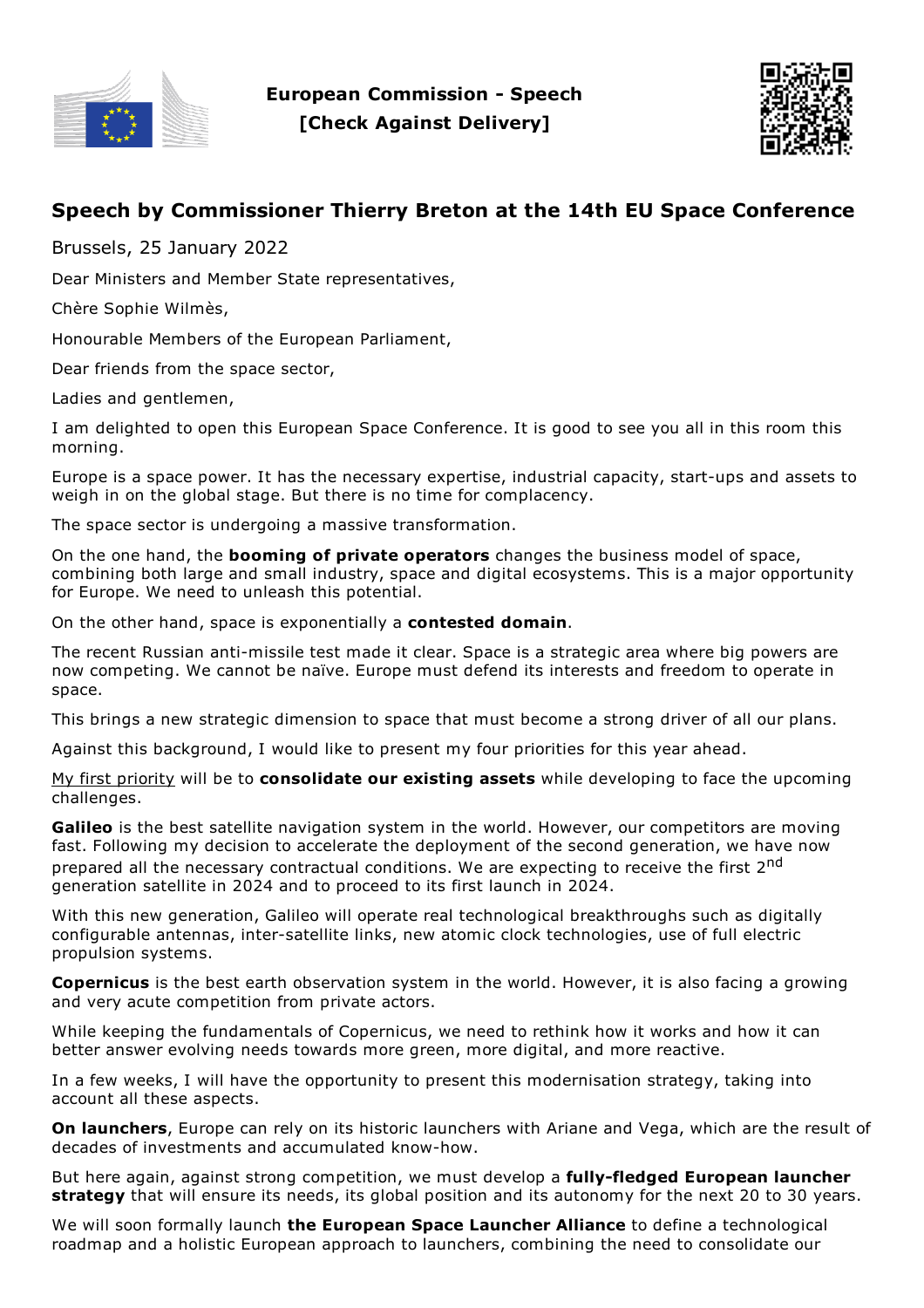existing – and indispensable – launchers while setting the right framework for small and micro launchers to emerge.

My second priority is **to prepare and project Europe into the realities of tomorrow**, anticipate the future challenges and avoid potential strategic dependencies.

First, I consider Europe should equip itself with a space-based connectivity infrastructure.

As promised last year, I will present to Member States and the European Parliament a legislative proposal to establish this initiative in the coming weeks.

With this infrastructure, we have four pillars:

- We will provide high-speed internet access for all Europeans, putting an end to dead zones
- We will ensure redundancy with terrestrial infrastructures and thus allow Europe to remain connected whatever happens on terrestrial networks. It is imperative for our resilience.
- We will set up an ultra-secure infrastructure thanks to quantum encryption. Other regions across the globe are initiating it, Europe cannot lag behind on this technological dimension, which will condition the cybersecurity of tomorrow.
- Finally, it is a true geopolitical infrastructure. It will reduce European dependency on non-European commercial initiatives under development. It will also provide Africa with the necessary connectivity, offering a European alternative, a first Global Gateway initiative.

We have tested its feasibility through studies over the past year with industries as well as start-ups. Details of its architecture will be presented in a few weeks. However, there are already points of importance:

- It should be multi-orbital, allowing to benefit and use all the assets we have today in Europe.
- It should have a governmental and a commercial service.
- It should integrate from the start the military usage and needs. Using LEO satellites, it opens up several fields of interest.
- Being a strategic constellation, we will make sure that the right governance and eligibility conditions are put in place to avoid any dependencies on third countries.
- We will rely on the whole expertise of our space industries, large corporations and start-ups. We will make sure that this initiative is run in <sup>a</sup> "New Space" spirit.

Once presented, I count on Member States and the European Parliament to move fast, so we can hopefully conclude negotiations in a year's time, and have the first services deployed already in 2024. It is ambitious, but feasible.

The second critical initiative I will launch in the coming weeks is to define the **European strategy for Space Traffic Management**.

An increasingly congested space is threatening the viability and security of space infrastructure and operations. More than 1 million debris are orbiting around earth and it is constantly increasing! It is expected that in the next years to come, more than 30 000 additional satellites will be launched.

The Union already has surveillance and tracking capability, thanks to the capabilities made available by the Member States within the EU SST consortium. We monitor nearly 240 satellites in real time, including Galileo and Copernicus, in order to protect them against any risk of collision.

But faced with the challenges and the multiplication of threats, we must go further and define a holistic STM approach including through the strengthening our existing capabilities. We must reduce our dependence on the American system, while ensuring interoperability.

It is also a geostrategic question to be able to monitor autonomously space and enhance our collective situation awareness of threats to European or national Space assets.

Besides these two initiatives, it is imperative for Europe to develop a real **strategy to spur innovation in space**. This is my third priority.

I want to mobilise all the instruments at our disposals:

First, through the first ever Space Partnership, we will bring together the space industry, research institutes, academia and public authorities, with one aim: design – through technological roadmaps – long-term plans and coordinate investment in space innovation.

Second, I am determined to use public procurement in a strategic way, including in our large space projects. This will be the case for Copernicus new generation or for the connectivity projects.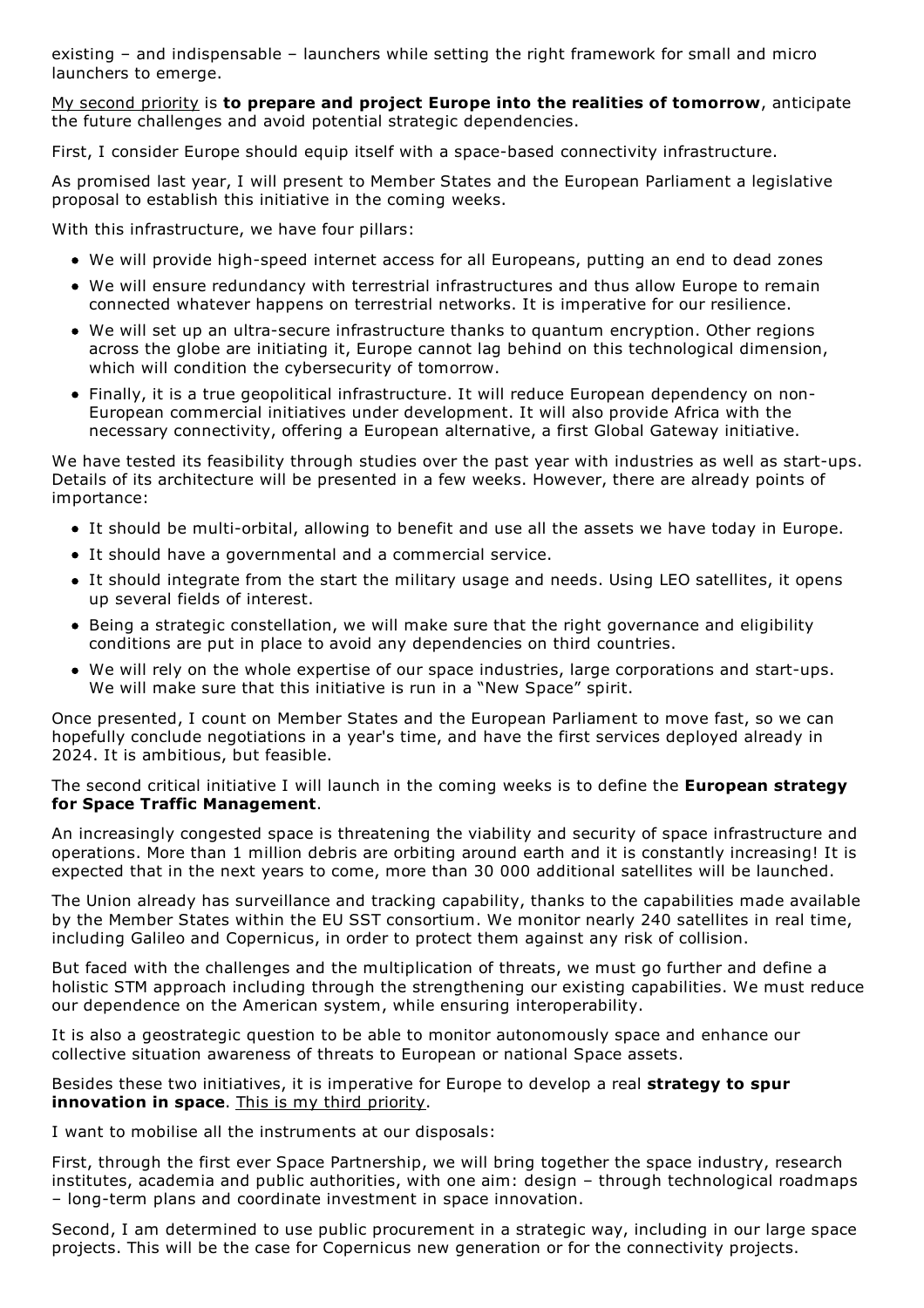Public procurement lowers commercial risk and provides long-term prospect to stabilise the business of a small companies, in particular start-ups. It also has a positive effect on private investors.

In the same vein, we will also use public procurement to test and de-risk new solutions**.** This is precisely the purpose of our In-Orbit Validation/Demonstration initiative**:** for a new entrant, space flight heritage in real conditions is a must. Without it, there is no commercial opportunity.

Drawing lessons from our past experience, and together with ESA, we will ensure speed and annuality of the programme to make it more efficient.

In a few weeks, we will publish a new call to collect potential candidates – payloads or experiments – that need in-orbit demonstration and validation services.

We will also use public procurement to stimulate the launcher ecosystem, in particular for mini- and micro-launchers, by giving them launch service opportunities. This is the flight ticket initiative. As of 2023, new launch systems will have the possibility to provide launch services for certain institutional launches, starting with In-Orbit Demonstration and Validation.

Third, access to finance is also critical for innovation**.** We will increase our cooperation with the EIC building on the positive experience of last year.

Additionally, today we are signing the start of **the CASSINI Space investment fund** with the EIF. **It will deploy an investment capacity of at least €1 billion in support of space start-ups** that want to scale up.

Europe is not short of vibrant start-ups that have disruptive ideas and technologies. But many of our start-ups cannot get sizeable equity investment in the EU once they need to scale up. They have no choice but to turn to non-EU investors. This is a major loss for Europe. The Cassini Fund will be a game changer.

It will be complemented by a debt instrument through the EIB, to make sure that New space companies get access to loans, in particular when they are not accessible from traditional sources.

My last priority is about the defence dimension of our space policy.

Two weeks ago, I participated in a discussion with the EU defence ministers on space, together with the High representative/Vice-President Josep **Borrell**.

We discussed about the strategic nature of space and the need to have a plan on how to enhance our resilience in and from space.

Beyond the traditional defence domains, we collectively face new threats in new strategic and contested areas. It is the case with cyber, it is also the case with space as space is crucial for our security.

This is why we are proposing - as part of the Strategic Compass, which is the vehicle of our collective ambition in defence cooperation – to put forward by next year **a Space & Defence Strategy.**

We should first **expand the defence dimension in existing and upcoming EU infrastructures.** Galileo is a clear demonstration that a common infrastructure under civilian control can meet defence and security needs, and that we can set up the right governance, based on trust.

We should replicate this approach for the evolution of Copernicus, in the new secured connectivity initiative and of course in the STM.

Second, we should **develop new infrastructures as dual-use by design,** integrating the defence needs from the outset.

For instance, the secured connectivity infrastructure could be equip with payload on the LEO Satellites allowing to monitor space from space.

Third, we **should reduce our technological dependencies and reinforce the resilience of our value chains** in critical sectors for space such as quantum, artificial intelligence and chips. This is critical to ensure the integrity, the security and the operations of our space infrastructures.

Finally, we should set up a new governance for our space programme to best reply to the threats. In addition to the established crisis management protocol, we could better organise joint situational awareness with the participation of all the actors. Our aim on the mid- to long-run could be to establish a true European Space Command.

Ladies and gentlemen,

We have a full programme ahead of us to enhance our space ambition.